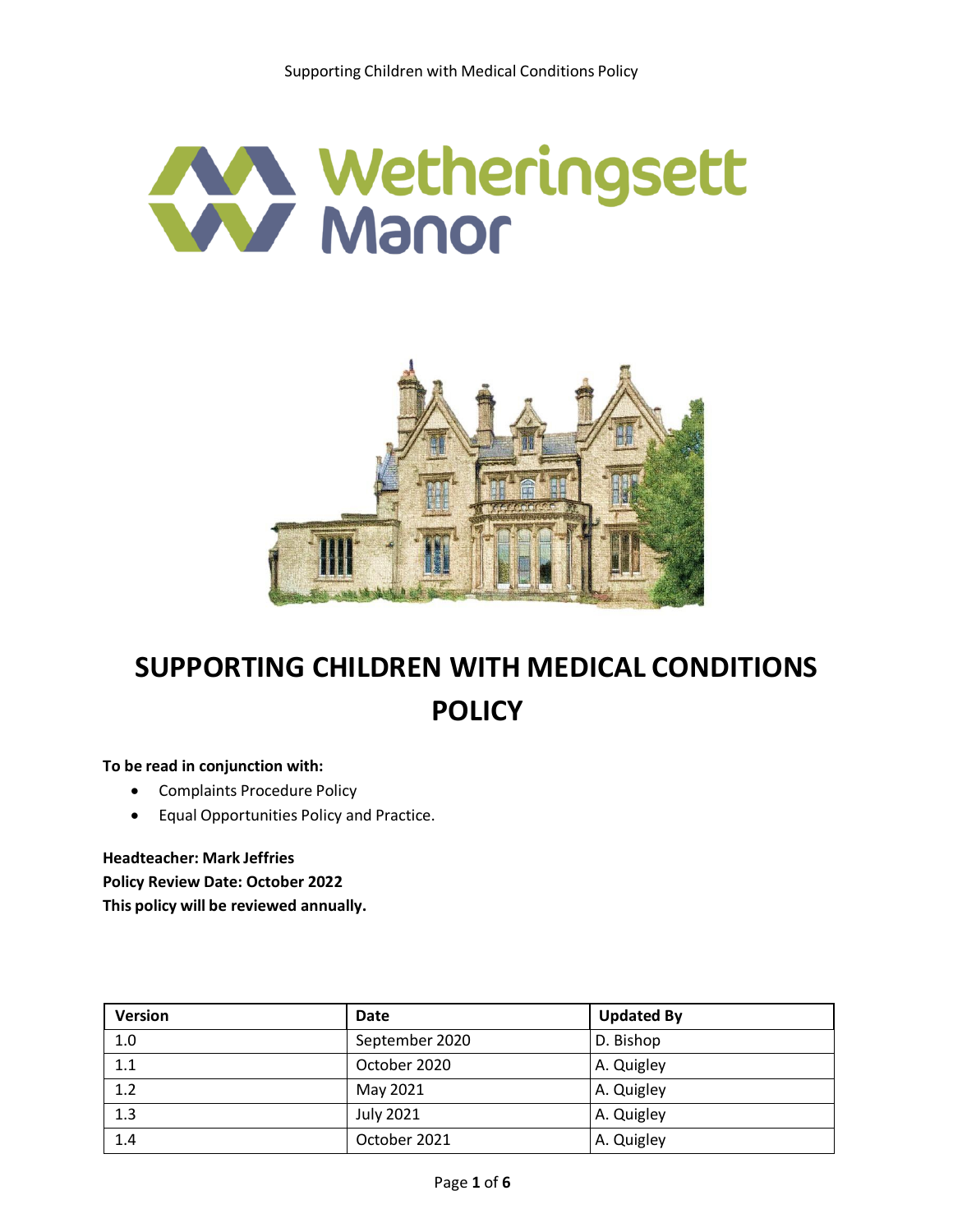#### Supporting Children with Medical Conditions Policy

#### **Contents**

| <b>Section</b> | <b>Topi</b>                           | Page          |
|----------------|---------------------------------------|---------------|
|                | C                                     | <b>Number</b> |
|                | Legal Framework                       |               |
| $\overline{2}$ | <b>Definitions</b>                    |               |
| 3              | <b>Key Roles and Responsibilities</b> | 2, 3          |
| 4              | Training of staff                     | 4             |
| 5              | <b>Medication</b>                     | 4, 5          |
| 6              | Individual Healthcare Plans (IHCP)    | 5, 6          |
| 7              | <b>Monitor and review</b>             | 6             |

#### **Statement of intent**

Wetheringsett Manor School (WMS) will ensure that pupils with medical conditions receive appropriate care and support at school, in order for them to have full access to education andremain healthy. This policy has been developed in line with the DfE's guidance: "Supporting pupils at school with medical conditions".

The school is committed to ensuring that parents/carers feel confident that we will provideeffective support for their child's medical condition, and make the pupil feel safe whilst at school.

#### **1) Legal framework**

This policy has due regard to statutory legislation and guidance including, but not limited to, the following:

- Children and Families Act 2014
- DfE 'Supporting pupils at school with medical conditions' 2015

#### **2) Definitions**

- 2.1 WMS defines "medication" as any prescribed or over the counter medicine.
- 2.2 WMS defines "prescription medication" as any drug or device prescribed by a doctor.
- 2.3 WMS defines a "staff member" as any member of staff employed at the school, including teachers.
- 2.4 For the purpose of this policy, "medication" will be used to describe all types of medicine.

#### **3) Key Roles and Responsibilities**

- 3.1 The governing body has overall responsibility for the implementation of the Administering Medication Policy and procedures of WMS.
- 3.2 The governing body has overall responsibility of ensuring that the Administering MedicationPolicy, as written, does not discriminate on any grounds, including but not limited to: ethnicity/national origin, culture, religion, gender, disability or sexual orientation, in line with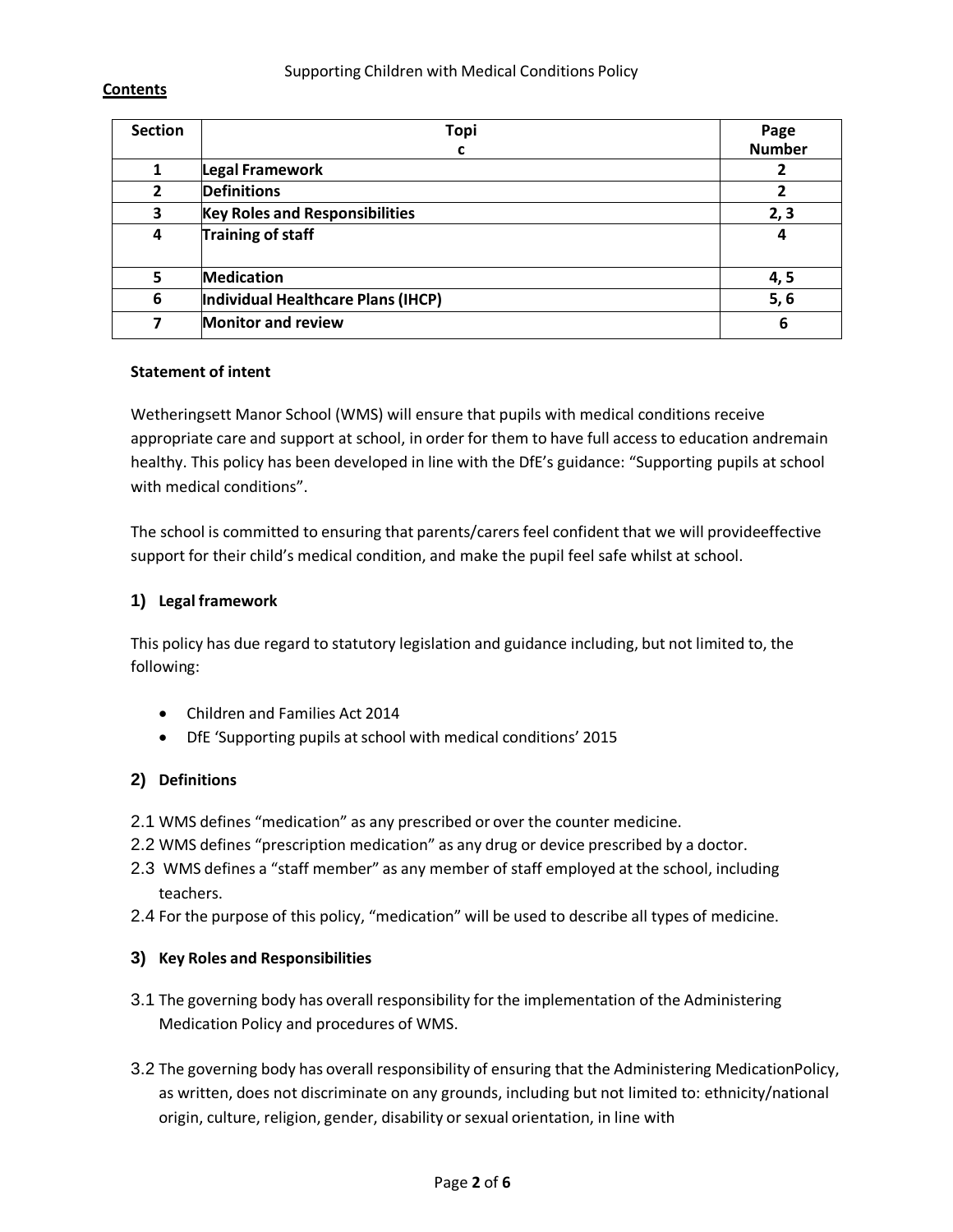Supporting Children with Medical Conditions Policy our Equal Opportunities Policy and Practice.

- 3.3 The governing body is responsible for handling complaints regarding this policy, as outlinedin the school's Complaints Policy.
- 3.4 The governing body is responsible for ensuring the correct level of insurance is in place forthe administration of medication.
- 3.5 The governing body is responsible for ensuring that members of staff who provide supportto pupils with medical conditions are suitably trained and have access to information needed.
- 3.6 The governing body is responsible for ensuring that relevant health and social care professionals are consulted in orderto guarantee that the needs of pupils with medical conditions are properly supported.
- 3.7 The Head Teacher is responsible forthe day-to-day implementation and management ofthe Administering Medication Policy and relevant procedures of WMS.
- 3.8 The Head Teacher is responsible for ensuring that appropriate training is undertaken bystaff members administering medication.
- 3.9 The Head Teacher is responsible for ensuring that staff members understand the local emergency services' cover arrangements and that the correct information is provided forthe navigation system.
- 3.10 Staff, including teachers, support staff and volunteers, are responsible for followingthe policy and for ensuring pupils do so also.
- 3.11 Staff, including teachers, support staff and volunteers, are responsible for implementing the agreed policy fairly and consistently.
- 3.12 If a pupil is sent to hospital, at least one member of staff will accompany the pupiluntil their parent/carer has arrived.
- 3.13 Parents/carers are expected to keep the school informed about any changes to their child/children's health.
- 3.14 Parents/carers are expected to complete a medication administration form (appendix A) prior to bringing medication into school.
- 3.15 Parents/carers are expected to discuss medications with their child/children prior to requesting that a staff member administers the medication.
- 3.16 The Head Teacher and Pastoral Team are responsible for ensuring that all necessary risk assessments are carried out regarding the administration of medication,including for school trips and external activities.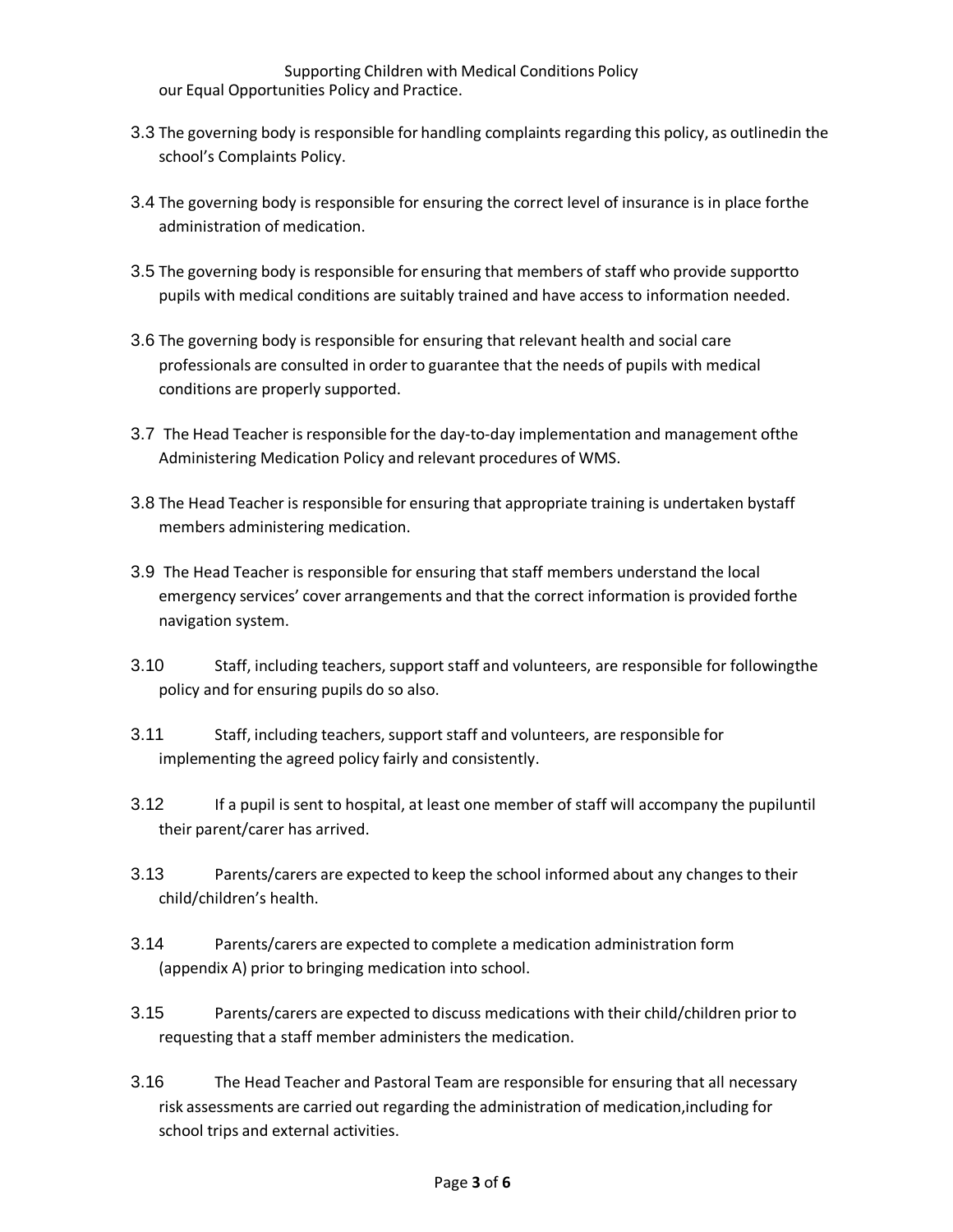Supporting Children with Medical Conditions Policy

3.17 In the case of staff absence, the Head Teacher is responsible for organising another appropriately trained individual to take over the role of administering medication.

## **4) Training of staff**

- 4.1 Teachers and support staff will receive training on the Administering Medication Policy aspart of their new starter induction.
- 4.2 Teachers and support staff will receive regular and ongoing training as part of their development.
- 4.3 The Head Teacher will ensure that a sufficient number of Staff are suitably trained in administering medication.
- 4.4 All relevant staff will be made aware of a pupil's medical condition.
- 4.5 The Head Teacher will ensure that supply teachers are appropriately briefed regardingpupils' medical conditions.
- 4.6 A first aid certificate does not constitute appropriate training in supporting children with medical conditions.
- 4.7 The governing body will provide staff members with opportunities and details of CPD.
- 4.8 WMS will provide whole-school awareness training so that all staff are aware of the Administering Medication Policy and understand their role in implementing the policy.

## **5) Medication**

- 5.1 Prior to staff members administering any medication, the parents/carers of the pupil must complete and sign a medication administration form.
- 5.2 No pupil under the age of 19 will be given medicines without written parental consent.
- 5.3 Under no circumstance will a pupil under the age of 19 be given aspirin unless there is evidence that it has been prescribed by a doctor.
- 5.4 Medicines must be in date, labelled, and provided in the original container with dosage instructions. Medicines which do not meet these criteria will not be administered, with the exception of insulin which is acceptable to use if it is in date but in a different container, such as an insulin pen.
- 5.5 Before administering medicine, maximum dosages and when the previous dose was takenwill be checked.
- 5.6 A maximum of four weeks' supply of medication may be provided to the school.
- 5.7 When medicines are no longer required, they will be returned to the parents/carers of the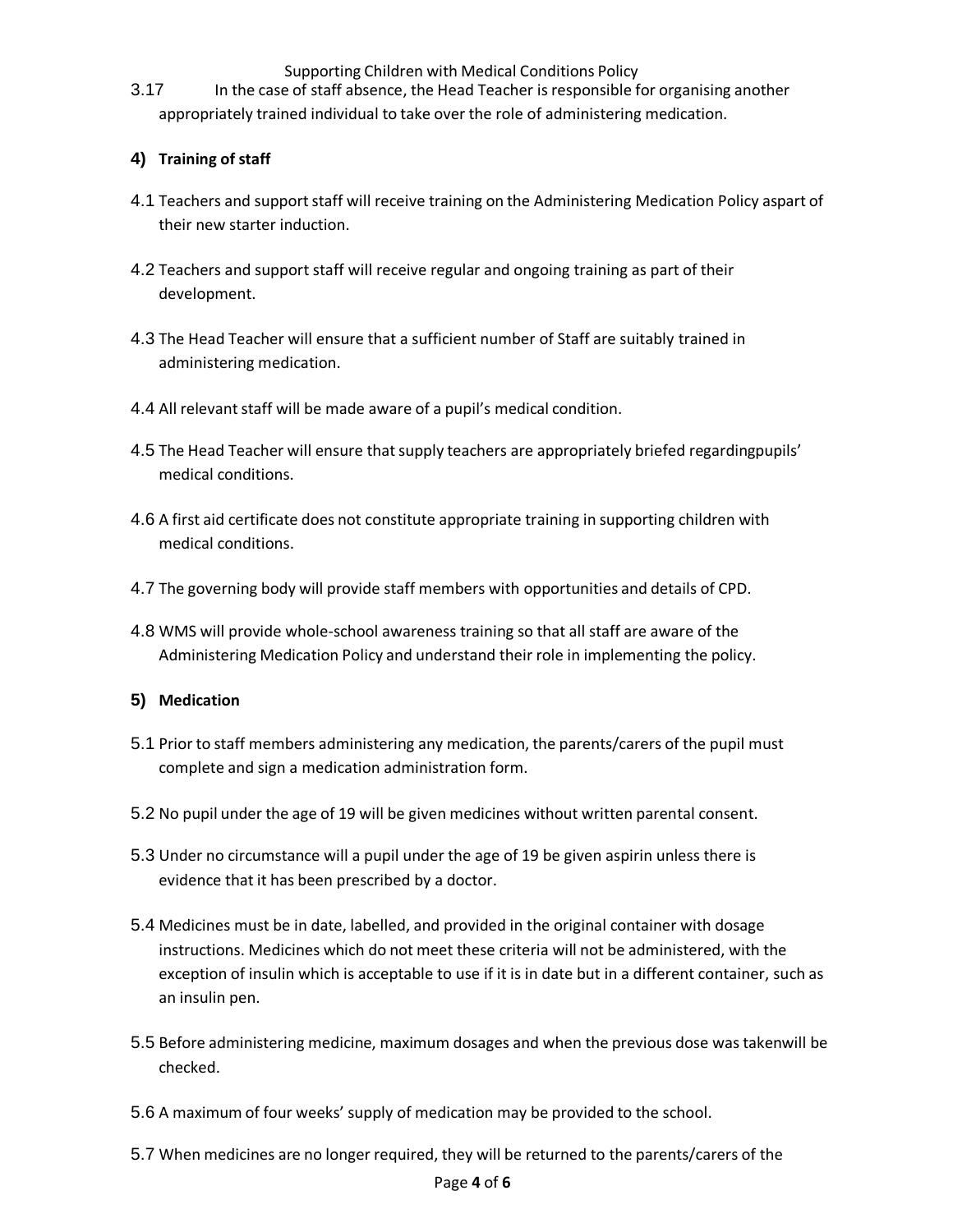pupil.

- 5.8 Medications will only be administered at school if it would be detrimental to the child not todo so.
- 5.9 Medications will be stored securely in a locked cabinet in the First Aid room.
- 5.10 In the event of a school trip or activity which involves leaving the school premises, medicines and devices, such as insulin pens and asthma inhalers, will be readily availableto staff and pupils.
- 5.11 Only suitably qualified staff will administer a controlled drug.
- 5.12 Staff members have the right to refuse to administer medication. If a class teacherdoes refuse, the Head Teacher will delegate the responsibility to another staff member.
- 5.13 Any medications left over at the end of the course will be returned to the pupil's parent/carer.
- 5.14 Written records will be kept for any medication administered to pupils.
- 5.15 Pupils will never be prevented from accessing their medication.
- 5.16 Where appropriate, pupils will be encouraged to take their own medication underthe supervision of a teacher.
- 5.17 Parents/carers will be consulted before a pupil is given approval to be responsible for their own medication. These arrangements will be reflected in their Individual HealthcarePlan (IHCP).
- 5.18 If a pupil refuses to take their medication, staff will not force them to do so, but will follow the procedure agreed upon in their IHCP and parents/carers will be informed so that alternative options can be considered.
- 5.19 WMS cannot be held responsible for side effects which occur when medication istaken correctly.
- 5.20 Where a pupil's medical condition is unclear, or where there is a difference of opinion, judgements about what support to provide will be based on the available evidence,and instruction given by medical professionals.

## **6) Individual Healthcare Plans(IHCP)**

- 6.1 For chronic or long-term conditions and disabilities, an IHCP will be developed in liaisonwith the pupil, parents/carers, medical professionals and Pastoral Team.
- 6.2 When deciding what information should be recorded on an IHCP, the governing body will consider the following: